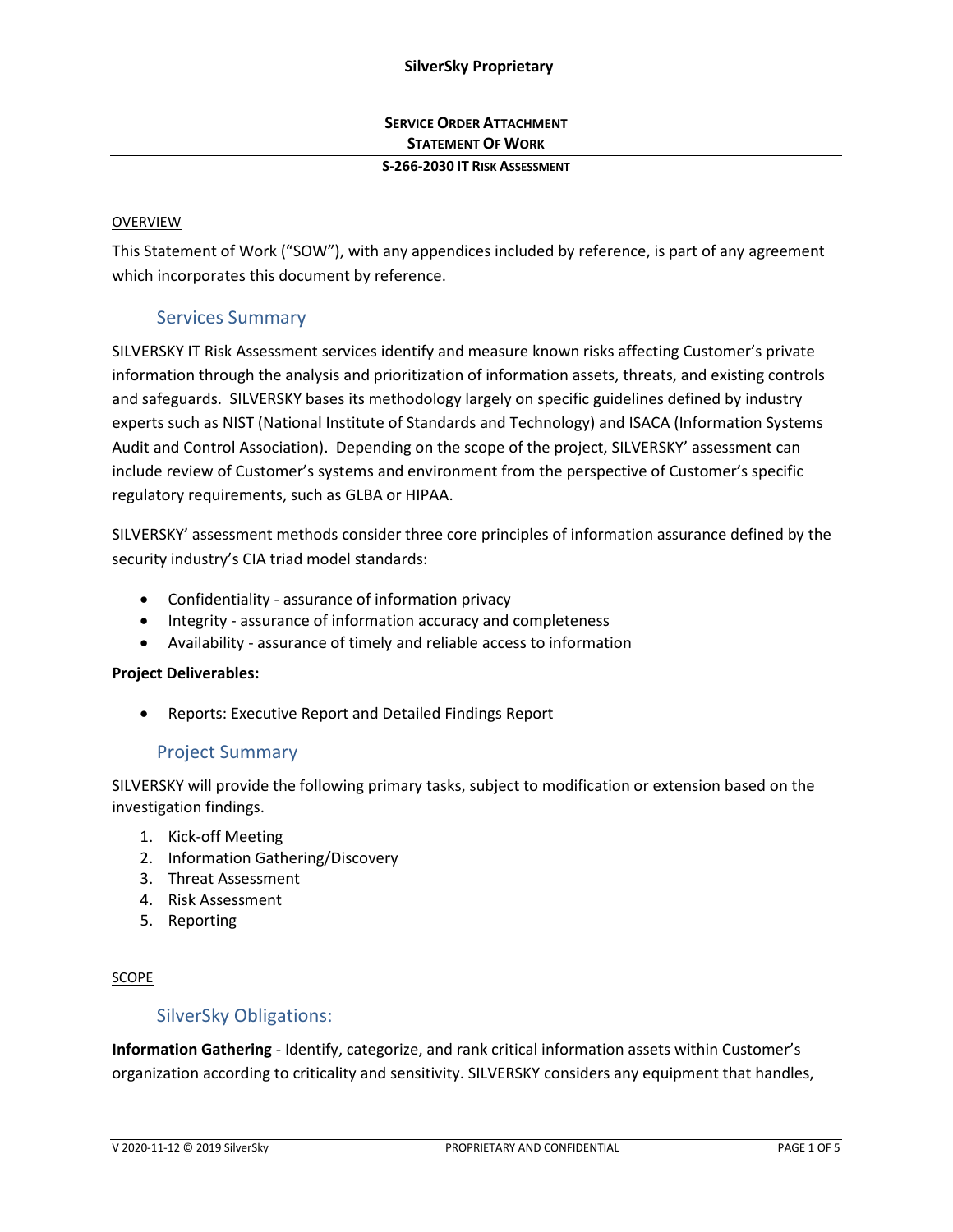contains, or processes Customer's or its customers' information, or facilitates those functions, to be an information asset.

SILVERSKY familiarizes itself with Customer's environment and information infrastructure. SILVERSKY gathers and reviews relevant documents (e.g., network diagrams, server/device inventory lists, application inventory lists) and interviews key personnel to establish an understanding of Customer's network architecture and the different information systems utilized.

Once SILVERSKY understands Customer's environment, SILVERSKY identifies and groups the information assets into these categories:

- Information Systems applications such as data processing, reporting, websites
- Information Technology equipment such as servers, workstations, firewalls
- Physical Information items such as hard copy reports, backup tapes

SILVERSKY will develop a profile of each asset detailing its general function, purpose and essential components or features.

SILVERSKY will rank each information asset based on the CIA triad. SILVERSKY will collaborate with Customer to refine the assessment scope and determine which information assets to focus on during the remaining phases of this assessment.

**Threat Analysis** - Create a comprehensive threat profile for each critical information asset. SILVERSKY views anything that could result in unauthorized disclosure, misuse, alteration, or destruction of information or information assets as threats. SILVERSKY reviews reasonable and foreseeable threats to Customer's assets with respect to each asset's confidentiality, integrity and availability. Threat analysis covers a broad spectrum of potential threats; it accounts for those that originate externally or internally as well as those that are technical or non-technical. SILVERSKY works with Customer and uses Customer's industry and security knowledge to assess the potential risks different threats pose to its information assets. SILVERSKY prioritizes and rates each threat according to its likelihood of occurring and its impact if realized.

Threats assessed are logically grouped and may include, but are not limited to:

- Data interception
- Data corruption
- Data theft
- Data entry or modification error
- Environmental hazards
- Malicious code (viruses, worms, spyware, etc.)
- System failure
- Unauthorized access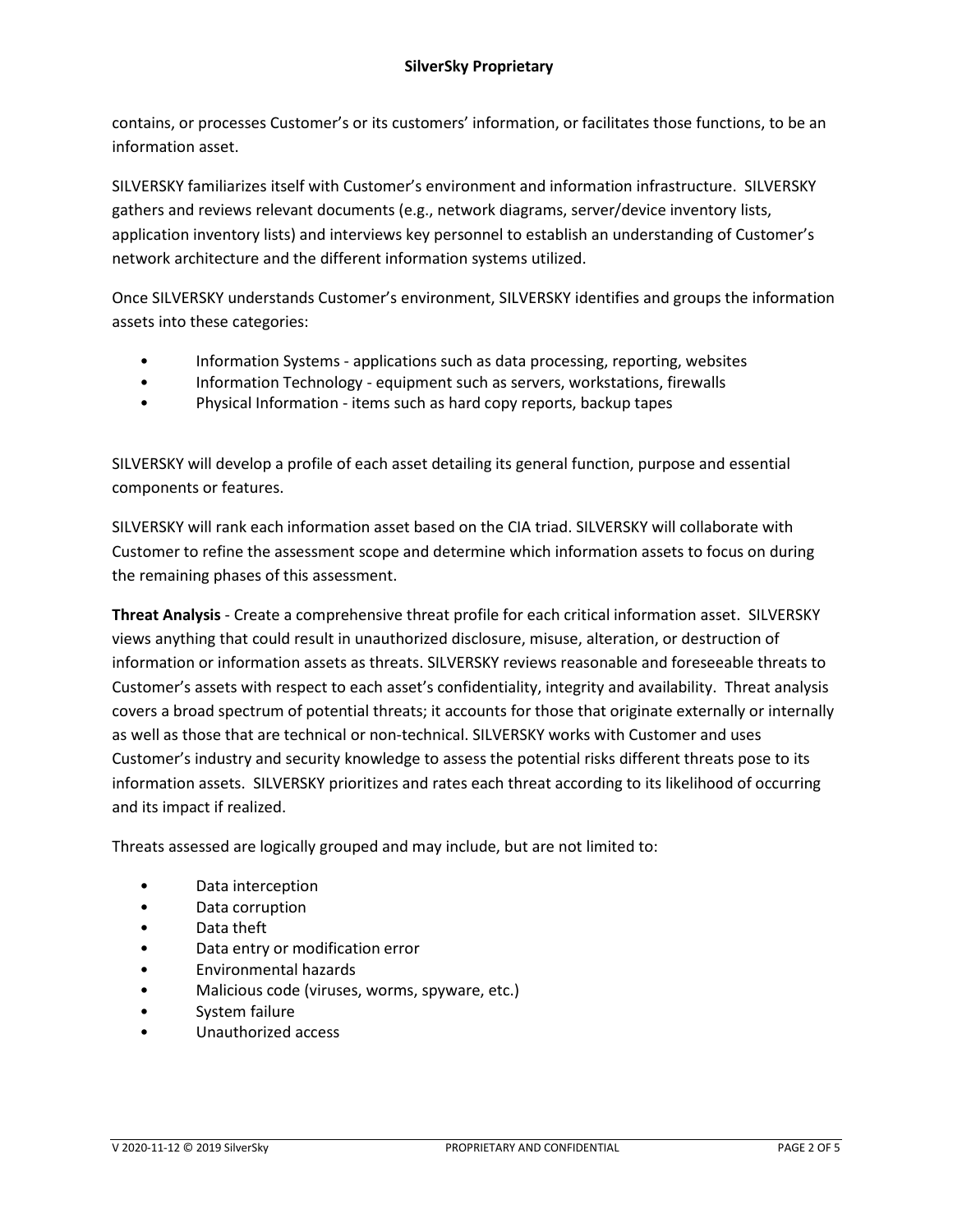**Risk Analysis** - Determine the extent to which Customer mitigates or reduces risks from various threats to information assets. This review consists primarily of interviews with key personnel, system and facility walkthroughs, and reviewing Customer's existing documents -- such as security policies and procedures. Again, SILVERSKY uses the CIA triad to rate Customer's controls in terms of the degree to which Customer implements them and their relative efficacy in addressing specific threats.

Some key control areas SILVERSKY assesses include:

- Access controls (granting rights, authentication process, etc.)
- Audit and review procedures
- Contingency planning and procedures
- Data consistency and verification procedures
- Data handling procedures
- Physical security
- Network security
- Security monitoring and incident response
- Security roles and responsibilities
- Service provider contracts

SILVERSKY compiles, reviews, and compares information gleaned from its risk analysis to the results from the threat analysis to determine the overall risk level for each information asset. After analyzing and defining assets and associated risks, SILVERSKY develops key recommendations to help Customer mitigate or address high-risk areas.

# Deliverables

SILVERSKY will provide an Executive Report and a Detailed Findings Report following its assessment.

The **Executive Report** is a high-level summary of the assessment intended for Customer's upper management and board of directors and includes:

- One-page executive summary
- Summary of the risk ratings for each information asset reviewed during the assessment
- Concise list of the key findings and recommendations grouped according to these asset categories:
	- o Information Systems applications such as data processing, reporting, websites
	- o Information Technology equipment such as servers, workstations, firewalls
	- o Physical Information items such as hard copy reports, backup tapes
- Comprehensive information security plan detailing SILVERSKY' suggested safeguards and process recommendations
- Recommended schedule for performing and testing specific controls

The Detailed Findings Report describes the assessment results in detail. It is intended for mid-level management, administrators, and other operations personnel. This report corresponds closely with the three phases of the assessment and includes: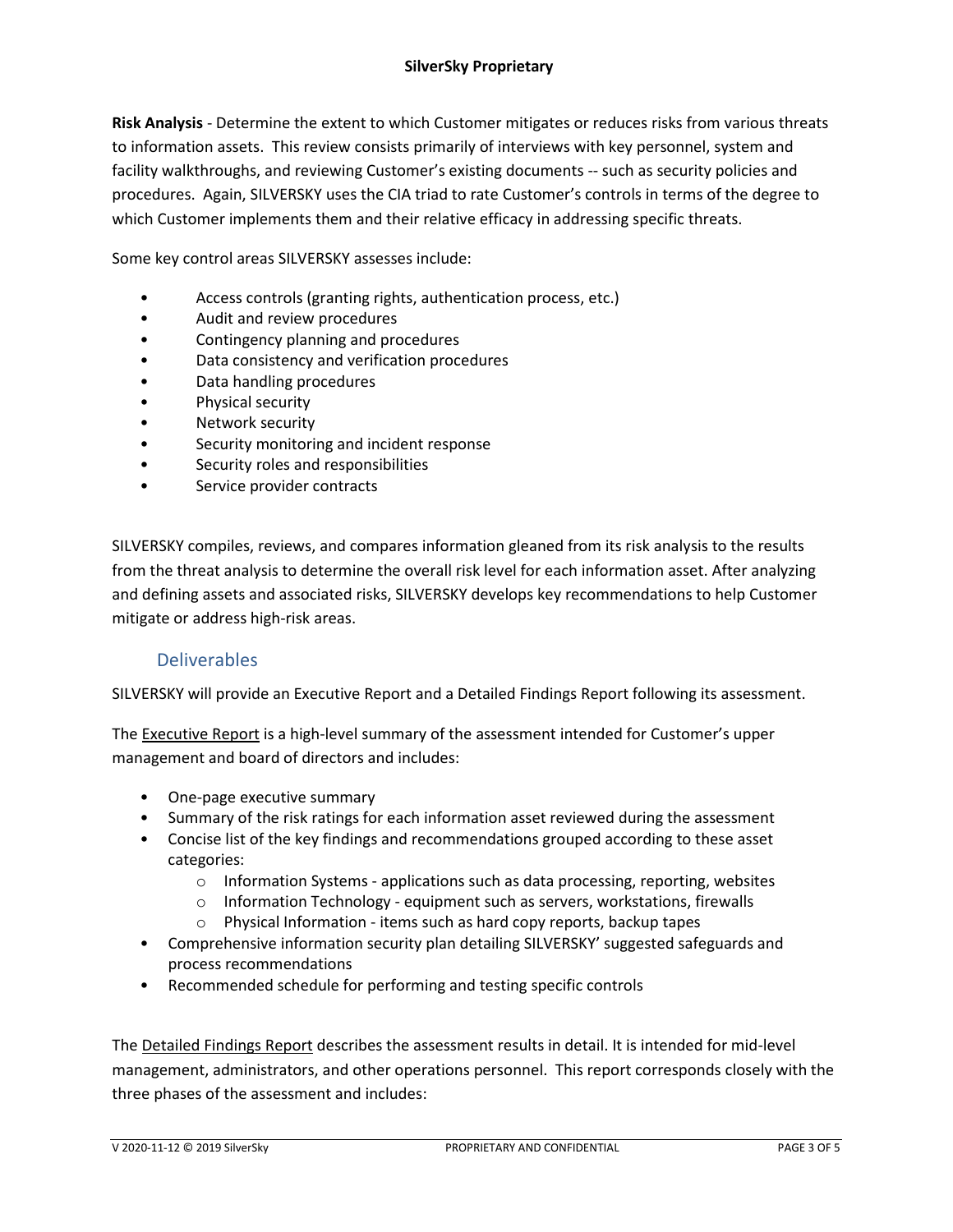- Itemized listing and description of Customer's individual information assets
- Identified potential threats affecting assets
- Existing controls and safeguards
- Overall risks associated with each asset and threat

# Out of Scope

Any activity not explicitly included in this SOW is considered out of scope. In the event that Customer requests additional services, such services will be the subject of a change request.

### CUSTOMER OBLIGATIONS AND ASSUMPTIONS

Services, fees, and work schedule are based upon the assumptions, representations and information supplied by Customer. Customer's fulfilment of these responsibilities is critical to the success of the engagement.

# Customer Obligations

- **Project Liaison** Designate an authorized representative to authorize completion of key project phases, assign resources and serve as project liaison
- **Access**  Ensure SILVERSKY consultants have access to key personnel and data requested
- **Resources** Furnish SILVERSKY with Customer personnel, facilities, resources and information and perform tasks promptly
- **Cooperation** Ensure all of Customer's employees and contractors cooperate fully with SILVERSKY and in a timely manner. SILVERSKY will advise Customer if an increased level of Customer participation is required in order for SILVERSKY to perform the Services under this SOW.
- **Documentation** Timely deliver all documentation requested by SILVERSKY including Customer's security policies, network diagrams, server listings and procedures

# SILVERSKY Assumptions

- Customer will provide SILVERSKY with reasonably requested information upon which SILVERSKY can rely to be current, accurate and complete.
- Customer will provide access to Customer's personnel who have detailed knowledge of Customer security architecture, network architecture, computer environment and related infrastructure.
- Customer will provide access to Customer's personnel who have an understanding of Customer's security policies, regulations and requirements.
- Customer will evaluate SILVERSKY deliverables and immediately notify SILVERSKY of any perceived problems or issues with SILVERSKY' obligations.
- SILVERSKY will immediately notify Customer of any perceived problems or issues regarding Customer obligations.
- Customer is responsible for any additional costs if SILVERSKY is unable to perform the Services due to Customer's delay or other failure to fulfill its obligations under this Statement of Work.